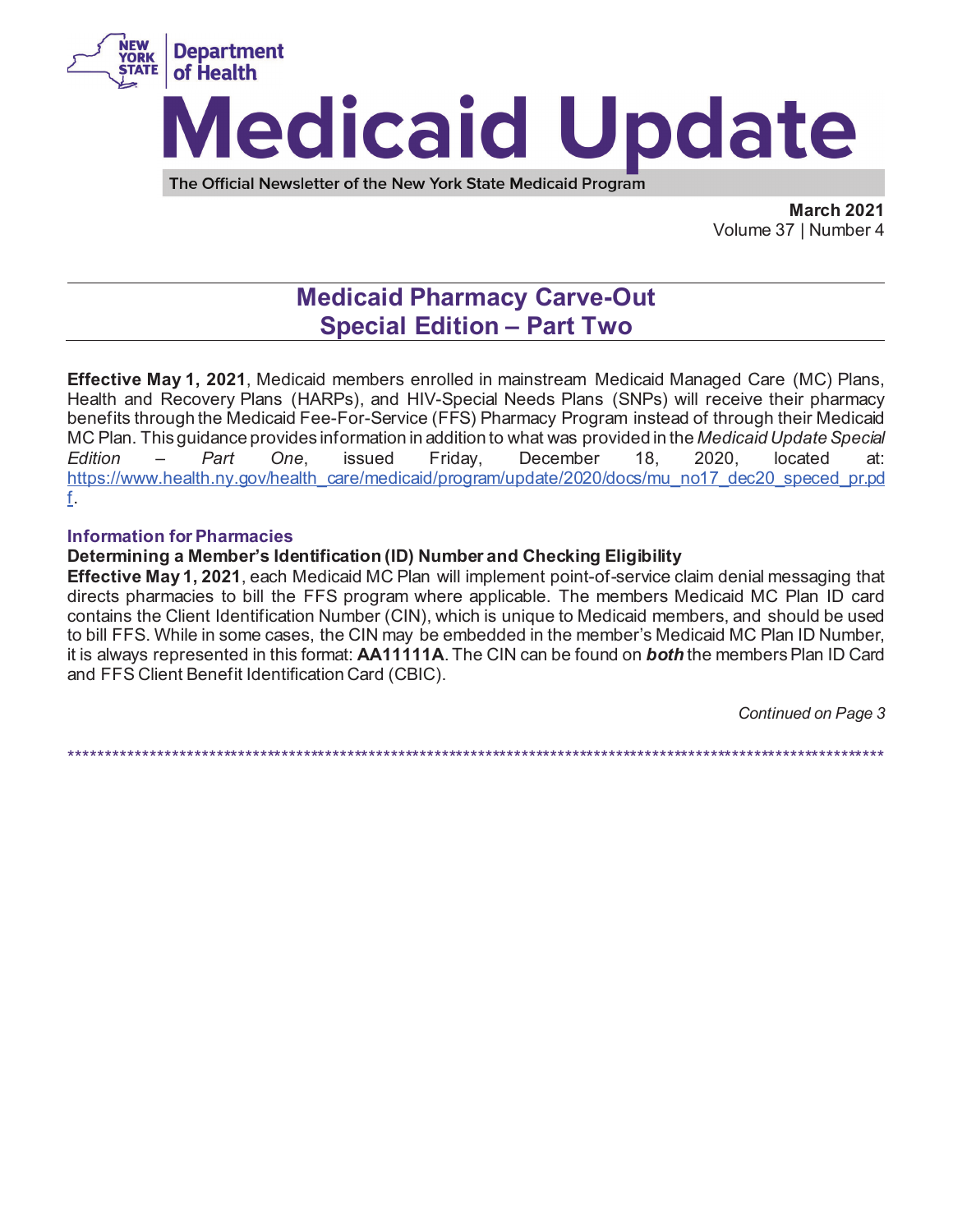**Andrew M. Cuomo**  *Governor*  State of New York

**Howard A. Zucker, M.D., J.D.**  *Commissioner*  New York State Department of Health

**Donna Frescatore**  *Medicaid Director*  Office of Health Insurance Programs

*The Medicaid Update is a monthly publication of the New York State Department of Health.* 

# **In This Issue…**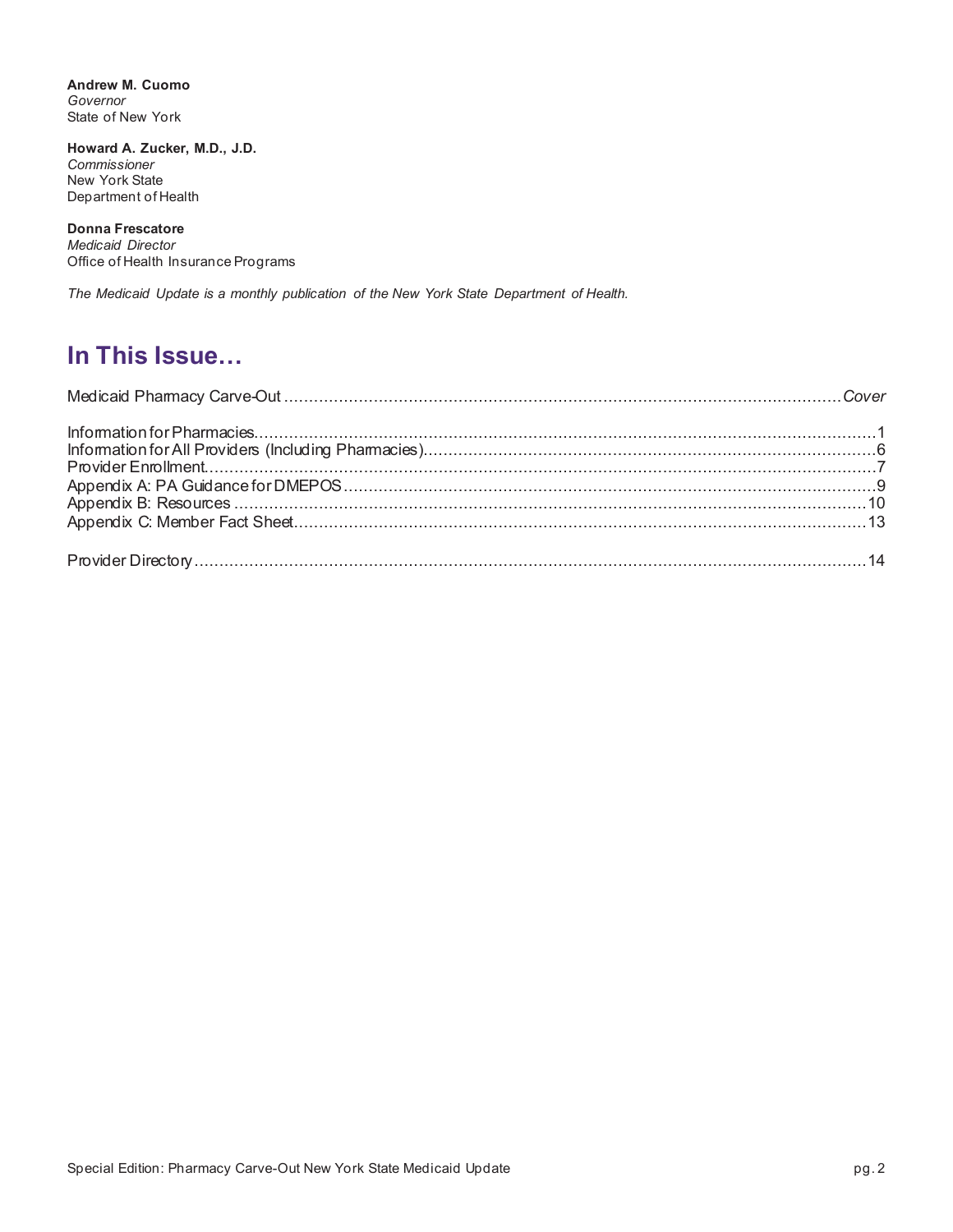The chart shown below illustrates where the CIN can be found on each plan ID card, located on the NYS Medicaid MC Pharmacy Benefit Information Center web site at: https://mmcdruginformation.nysdoh.suny.edu/. In a future update, NYS DOH will provide the claim denial messaging that will be used by Medicaid MC Plans, starting May 1, 2021.

#### **Medicaid MC Plan ID Card:**

| <b>Plan Name</b>         | <b>Member's Plan ID#:</b>                       |  |  |
|--------------------------|-------------------------------------------------|--|--|
|                          | Member Plan ID# is CIN, Embedded in Plan ID# or |  |  |
|                          | <b>CIN Shown Separately on Plan Card</b>        |  |  |
| Affinity                 | CIN Shown Separately in Plan Card               |  |  |
| AmidaCare                | Member Plan ID# is CIN                          |  |  |
| <b>CDPHP</b>             | Embedded in Member's Plan ID#                   |  |  |
| <b>EmblemHealth</b>      | Embedded in Member's Plan ID#                   |  |  |
| <b>Fidelis</b>           | CIN Shown Separately on Plan Card               |  |  |
| <b>Excellus</b>          | CIN Shown Separately on Plan Card               |  |  |
| <b>Healthfirst</b>       | Member Plan ID# is CIN                          |  |  |
| HealthNow                | Member Plan ID# is CIN                          |  |  |
| <b>HealthPlus</b>        | Member Plan ID# is CIN                          |  |  |
| Independent Health       | Embedded in Member's Plan ID#                   |  |  |
| <b>Metro Plus</b>        | Member Plan ID# is CIN                          |  |  |
| Molina                   | Member Plan ID# is CIN                          |  |  |
| <b>MVP</b>               | CIN Shown Separately on Plan Card               |  |  |
| <b>United Healthcare</b> | CIN Shown Separately on Plan Card               |  |  |
| <b>VNSNY Choice</b>      | Member Plan ID# is CIN                          |  |  |

Pharmacists may also conduct an eligibility check and/or obtain the member's CIN, by using one of the methods in the chart below. When submitting FFS claims to Medicaid via the NCPDP D.0 format, the Bank Identification Number (BIN) and Processor Control Number (PCN) are required. Specific details can be found the *Medicaid Update Special Edition – Part One*, issued Friday, December 18, 2020, found at: https://www.health.ny.gov/health\_care/medicaid/program/update/2020/docs/mu\_no17\_dec20\_speced\_pr.pd f. Medicaid member's may also contact the Medicaid Consumer Helpline by calling (800) 541-2831 to obtain their CIN.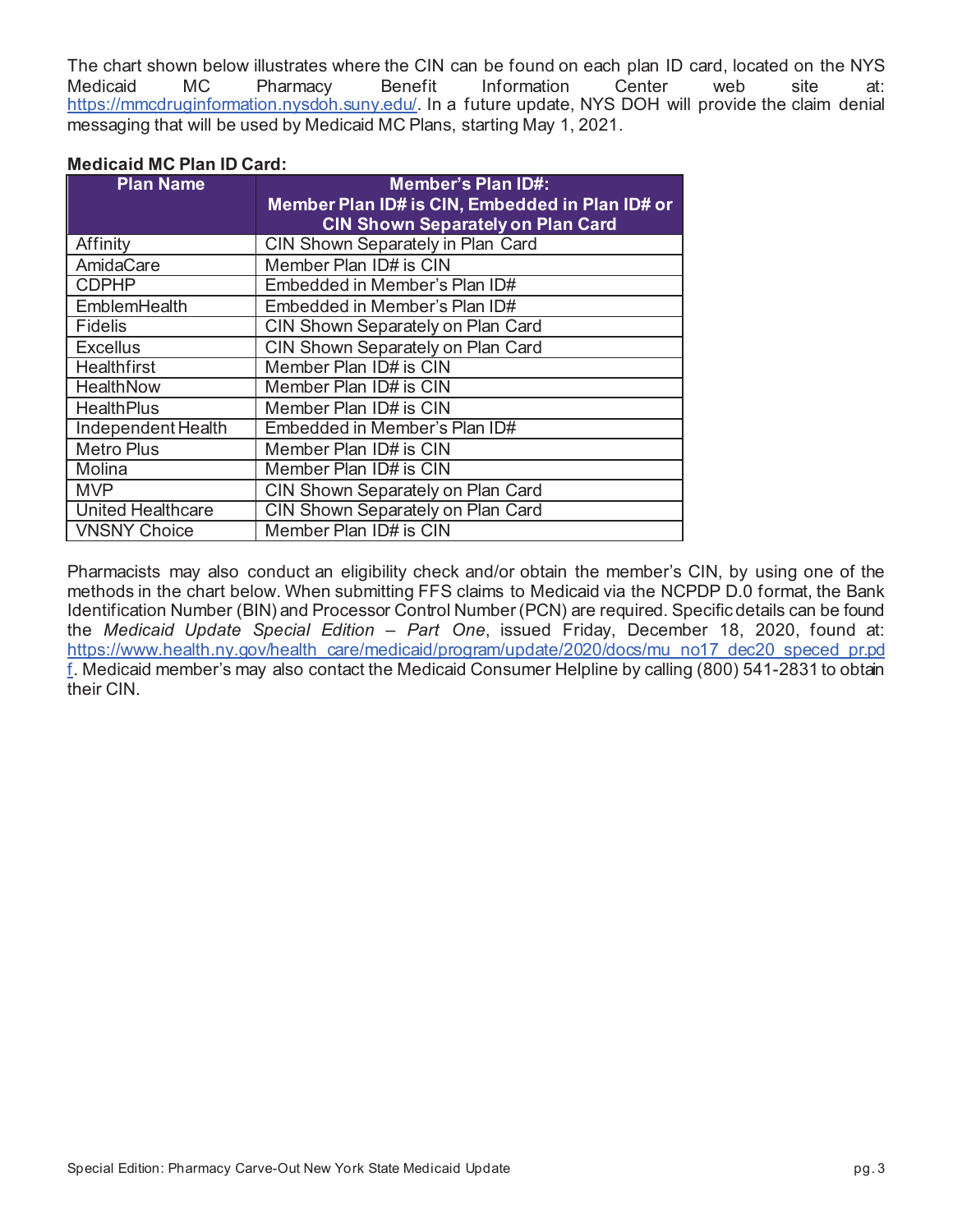### **Methods to Check Eligibility or Obtain the CIN:**

| <b>Method</b>    | <b>Summary</b>                                   | <b>Resources</b>                               |
|------------------|--------------------------------------------------|------------------------------------------------|
| E <sub>1</sub>   | <b>Eligibility Verification</b>                  | NYS DOH Electronic Pharmacy Claim Format       |
| Transactio       | Instructions to complete this transaction        | (NCPDP) D.0 Standard Companion Guide           |
| n                | begin on page 10 of the resource                 | Transaction Information document:              |
|                  | document provided.                               | https://www.emedny.org/HIPAA/5010/transactio   |
|                  |                                                  | ns/NCPDP D.0 Companion Guide.pdf               |
| ePACES           | Providers must have an ePACES                    | ePACES Login webpage:                          |
|                  | account and the following information to:        | https://www.emedny.org/epaces/                 |
|                  | <b>Obtain CIN</b>                                |                                                |
|                  | <b>First and Last Name</b>                       | ePACES MEVS Eligibility Request instructional  |
|                  | <b>DOB</b>                                       | document:                                      |
|                  | <b>SSN</b>                                       | https://www.emedny.org/HIPAA/QuickRefDocs/     |
|                  | Gender                                           | ePACES-Eligibility Request.pdf                 |
|                  |                                                  |                                                |
|                  | <b>Eligibility Verification</b>                  |                                                |
|                  | <b>First and Last Name</b>                       |                                                |
|                  | <b>DOB</b>                                       |                                                |
|                  | SSN or CIN                                       |                                                |
|                  | Gender                                           |                                                |
| <b>Touchtone</b> | <b>Eligibility Verification</b>                  | NYS Program's MEVS Instructions for            |
| Telephone        | Providers must have the following                | Completing a Telephone Transaction document:   |
| Verification     | information:                                     | https://www.emedny.org/ProviderManuals/5010/   |
| System           | <b>CIN</b>                                       | MEVS%20Quick%20Reference%20Guides/501          |
|                  | <b>Provider's National Provider</b><br>$\bullet$ | <u>O MEVS Telephone Quick Reference Guide.</u> |
|                  | Identifier (NPI) OR MMIS Number                  | pdf                                            |
|                  | Ordering Provider NPI (if<br>$\bullet$           |                                                |
|                  | applicable)                                      |                                                |

# **Identifying Transition Fills**

As previously noted in the December 2020 Special Edition issue of the *Medicaid Update (*https://www.health.ny.gov/health\_care/medicaid/program/update/2020/docs/mu\_no17\_dec20\_speced\_pr.p df), a one-time "transition fill" will be allowed for non-preferred drugs and diabetic supplies. These transition fills can be identified as indicated below. Pharmacists may work with the patient and physician on future prior authorization (PA) requests or, where appropriate, medication changes to preferred options.

x The eMedNY claims processing system will be populating NCPDP field 548-6F, *Approved Message Code*, with code **"005"** — *Claim paid under the plan's transition benefit period, otherwise claim would have rejected as PA is required*.

# **Billing for Vaccines**

As indicated in the *Scope of Benefits* document, found at: https://health.ny.gov/health\_care/medicaid/redesign/mrt2/pharmacy\_carve\_out/docs/rx\_carve\_out\_scope.p df, vaccines that are administered by pharmacists are subject to the carve-out and should be billed to FFS. Policy and billing instructions for the administration for COVID-19 vaccines can be found within the *NYS Medicaid Coverage Policy and Billing Guidance for the Administration of COVID-19 Vaccines Authorized for*  **Emergency** at: **Use** Use at: **Use** at: https://health.ny.gov/health\_care/medicaid/covid19/guidance/docs/billing\_guidance.pdf. Policy\_and billing guidance for other vaccines can be found within the *NYS Medicaid FFS Program Pharmacists as Immunizers*  **Fact** at: Sheet Sheet **Sheet document** at: https://www.health.ny.gov/health\_care/medicaid/program/docs/phar\_immun\_fact.pdf.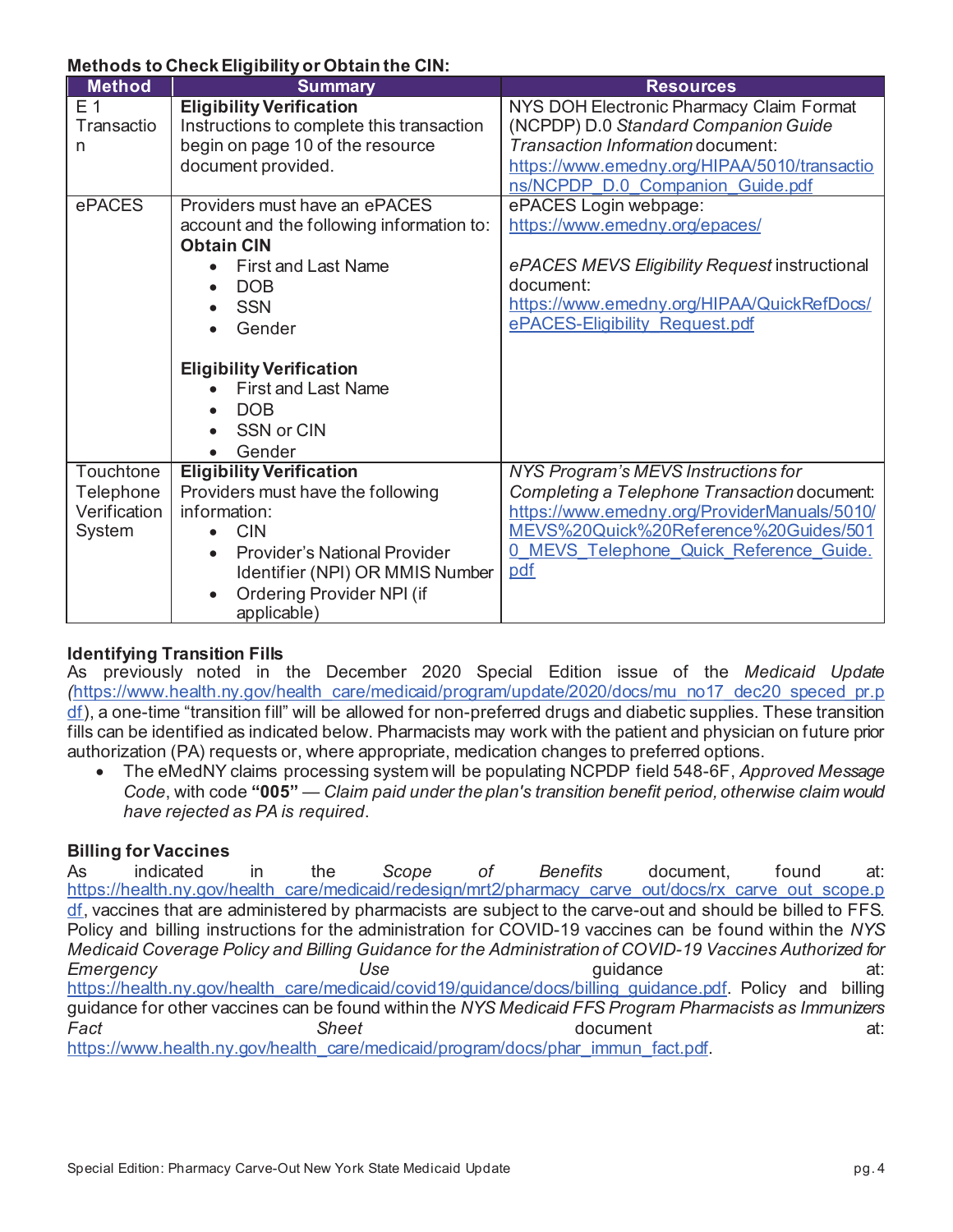# **Durable Medical Equipment, Prosthetics, Orthotics and Supplies (DMEPOS) — Coverage and Billing Guidance**

- The *Scope of Benefits* document, found at: https://health.ny.gov/health\_care/medicaid/redesign/mrt2/pharmacy\_carve\_out/docs/rx\_carve\_out\_s cope.pdf, provides a summary of DMEPOS items that are subject to the carve-out. Items that are not subject to the carve-out will remain the responsibility of the MC Plans and are listed in *Appendix A* of this document.
- x The items subject to the carve-out are listed in sections 4.1, 4.2, and 4.3 of the *DMEPOS Procedure Codes and Coverage Guidelines* document, found at: *https://www.emedny.org/ProviderManuals/DME/PDFS/DME\_Procedure\_Codes.pdf*, should be billed to FFS. Most items do not require additional authorization prior to dispensing and billing. These items may be dispensed and billed directly to Medicaid.
- The items in sections 4.4, 4.5, 4.6, and 4.7 of the *Durable Medical Equipment, Prosthetics, Orthotics, Supplies – Procedure Codes and Coverage Guidelines* document, found at: *https://www.emedny.org/ProviderManuals/DME/PDFS/DME\_Procedure\_Codes.pdf*, are not subject to the carve-out and should continue to be billed to the member's MC plan.
- There are some DMEPOS items subject to the carve-out, that require pre-approval. To ensure a smooth transition for Medicaid MC member's, PA requirements **will be temporarily relaxed (e.g. claims will not deny)**. NYS DOH staff will monitor these claims and outreach to providers to assist them in obtaining the appropriate authorizations for future claims. At a future date, providers will be given notice regarding when PA requirements will commence. For reference, PA instructions may be found within the Appendix A: PA Guidance for DMEPOS section of this issue's *Medicaid Update*.

# **Billing Instructions for DMEPOS**

The table below provides billing instructions for DMEPOS items subject to the carve-out.

| <b>Claim Format</b>  | <b>Instructions</b>                                                                                                                                                      |       |                                                                               |
|----------------------|--------------------------------------------------------------------------------------------------------------------------------------------------------------------------|-------|-------------------------------------------------------------------------------|
| NCPDP and            | When billing electronically for medical supplies:                                                                                                                        |       |                                                                               |
| 000301 paper         | Place procedure code in the National Drug Code (NDC) field with leading zeros.                                                                                           |       |                                                                               |
| claim form           |                                                                                                                                                                          |       | Enter the five-character code from the NYS Medicaid Program Pharmacy          |
|                      |                                                                                                                                                                          |       | Procedure Codes document in the last five spaces of the NDC field, found at:  |
|                      |                                                                                                                                                                          |       | https://www.emedny.org/ProviderManuals/Pharmacy/PDFS/Pharmacy Procedur        |
|                      | e Codes.pdf.                                                                                                                                                             |       |                                                                               |
|                      |                                                                                                                                                                          |       | NCPDP Field Names: Product/Service ID-407-D7 and Product/Service ID           |
|                      |                                                                                                                                                                          |       | Qualifier- 436-E1 (valid values 01=NDC,09= Healthcare Common Procedure        |
|                      | Coding System (HCPCS).                                                                                                                                                   |       |                                                                               |
|                      | $\bullet$                                                                                                                                                                |       | Items must be billed to Medicaid FFS using the HCPCS code in the DMEPOS       |
|                      |                                                                                                                                                                          |       | Procedure Codes and Coverage Guidelines - (alphanumeric form, example         |
|                      |                                                                                                                                                                          |       | "A4259") should be submitted in the 11-digit NDC field with leading zeros. If |
|                      |                                                                                                                                                                          |       | providers submit claim using an NDC number, the claim will deny with reject   |
|                      | messages indicated below:                                                                                                                                                |       |                                                                               |
|                      |                                                                                                                                                                          |       |                                                                               |
|                      |                                                                                                                                                                          | Code  | <b>Message</b>                                                                |
|                      | <b>NCPDP Response</b>                                                                                                                                                    | "705" | NDC/Antibody Drug Conjugate (ADC) Not                                         |
|                      | <b>Code/Message</b>                                                                                                                                                      |       | Covered                                                                       |
|                      | <b>NCPDP Reject Code</b>                                                                                                                                                 | "77"  | <b>Discontinued NDC Number</b>                                                |
|                      |                                                                                                                                                                          |       |                                                                               |
|                      | When billing by paper, refer to the NYS eMedNY Billing Guidelines document, found at:<br>https://www.emedny.org/ProviderManuals/Pharmacy/PDFS/Pharmacy Billing Guideline |       |                                                                               |
|                      | s.pdf.                                                                                                                                                                   |       |                                                                               |
| Professional/        |                                                                                                                                                                          |       |                                                                               |
| <b>Medical Claim</b> | When billing by electronic or paper, refer to the NYS 150003 Billing Guidelines -<br>DMEPOS, Orthopedic Footwear, Orthotic and Prosthetic Appliance document, found at:  |       |                                                                               |
| Format 837           | https://www.emedny.org/ProviderManuals/DME/PDFS/DME Billing Guidelines.pdf.                                                                                              |       |                                                                               |
| Professional         |                                                                                                                                                                          |       |                                                                               |
| 837-P) or            |                                                                                                                                                                          |       |                                                                               |
|                      |                                                                                                                                                                          |       |                                                                               |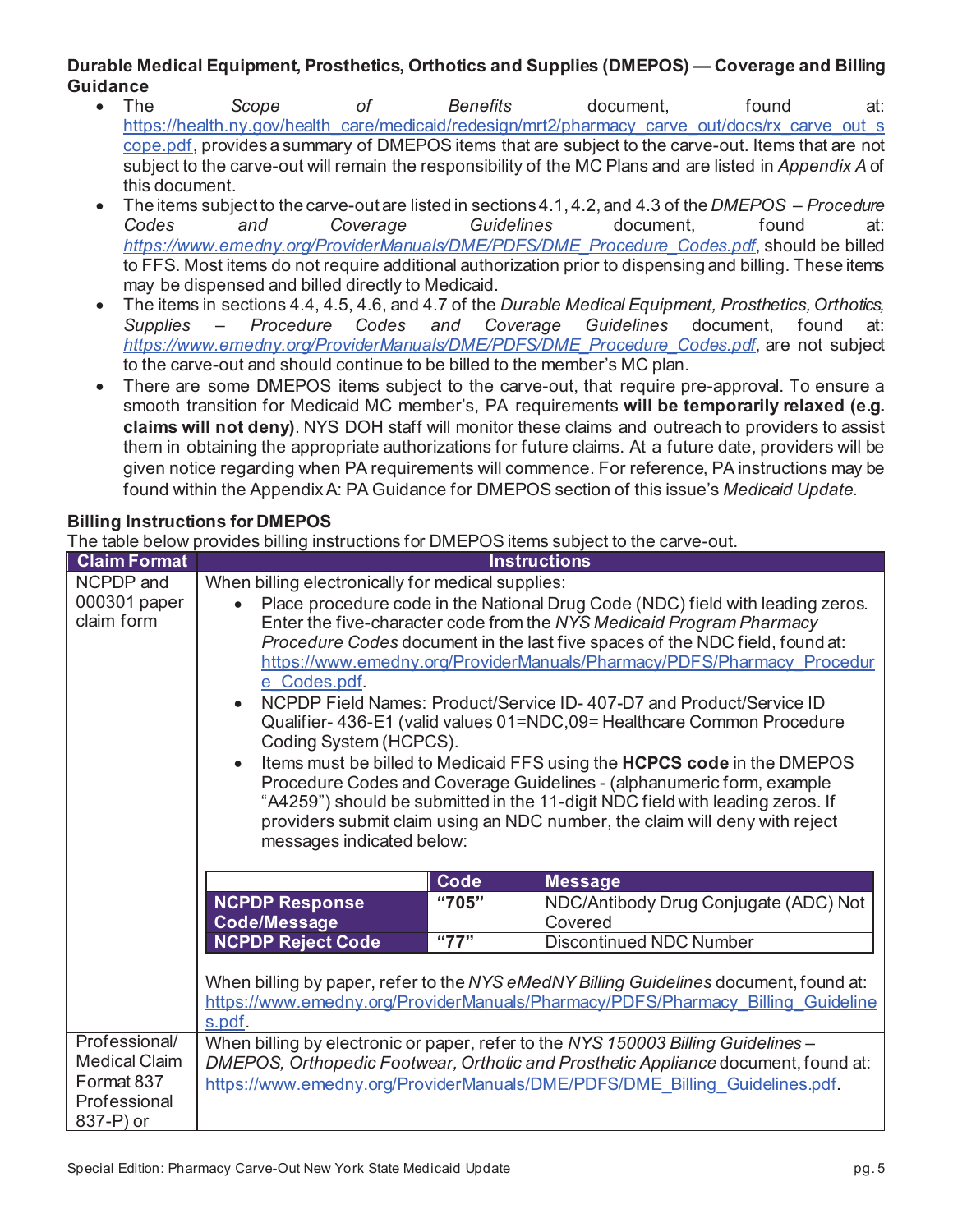| paper 150003      |                                                                                    |
|-------------------|------------------------------------------------------------------------------------|
| form <sup>*</sup> |                                                                                    |
| Point of          | When submitting claims, refer to the ePACES Professional Real Time Claim Reference |
| Service           | Guide, found at:                                                                   |
| Claims            | https://www.emedny.org/selfhelp/ePACES/PDFS/5010 ePACES Professional Real Ti       |
| (ePACES)-         | me Claim Reference Guide.pdf.                                                      |
| Real-time         |                                                                                    |
| <b>DMEPOS</b>     |                                                                                    |
| claims            |                                                                                    |
| submissions       |                                                                                    |

\*Pharmacies that choose to bill via the professional or medical claim format need to have a Medicaid Category of Service (COS) of **"0442"**, assigned to them through the enrollment process.

### **Brand Less than Generic (BLTG) Program**

The BLTG program is an initiative that promotes the use of certain multi-source brand name drugs when the cost of the brand name drug is less expensive than the generic equivalent. For a current listing of brand name drugs included in the BLTG program, refer to the most recent program update on the BLTG Program web page at: https://newyork.fhsc.com/providers/bltgp\_about.asp.

Pharmacies will receive the following denial message when submitting claims for generic drugs in the BLTG program. Denials for generics can be avoided by dispensing the brand name products. A new prescription is **not** required.

#### **Pharmacy Claim Denial Message:**

|                              | Code  | <b>Message</b>              |
|------------------------------|-------|-----------------------------|
| <b>NCPDP Response</b>        | "421" | Dispense Brand Drug         |
| Code/Message                 |       | Instead of Generic          |
|                              |       | Equivalent                  |
| NCPDP Reject<br>Code/Message | "78"  | <b>Cost Exceeds Maximum</b> |

# **Information for All Providers (Including Pharmacies)**

#### **Member Fact Sheet**

Please use the *Member Fact Sheet*, found within the *Appendix C: Member Fact Sheet* section of this issue's *Medicaid Update*, to provide members with the resources and information they need regarding the carve-out. A print-friendly version of the *Member Fact Sheet* is available in multiple languages on the eMedNY Member Medicaid Pharmacy Benefit web page at: https://member.emedny.org/.

#### **Prescription Limits Change — Duration and Refills**

**Effective May 1, 2021**, prescriptions will be valid and may be filled for up to one year from the date issued. After the prescription expires, a new prescription will be required from the prescriber, even if refills remain on the original prescription. This is a change from the current FFS practice, where prescriptions are valid for only six months and must be filled within 60 days of the date issued.

#### **Updates to the Medicaid FFS Formulary (List of Reimbursable Drugs)**

NYS DOH recognizes the need for certain drugs requiring administration by a practitioner to be available through the Medical and Pharmacy Benefit. Such practitioner administered drugs are listed on eMedNY's<br>Medicaid Pharmacy List of Reimbursable Drugs web page found at Pharmacy List of Reimbursable Drugs web page, found at: https://www.emedny.org/info/formfile.aspx, and may be billed directly to the FFS program by a pharmacy. Practitioner administered drugs billed as a Medical claim should be billed to the member's Medicaid MC Plan.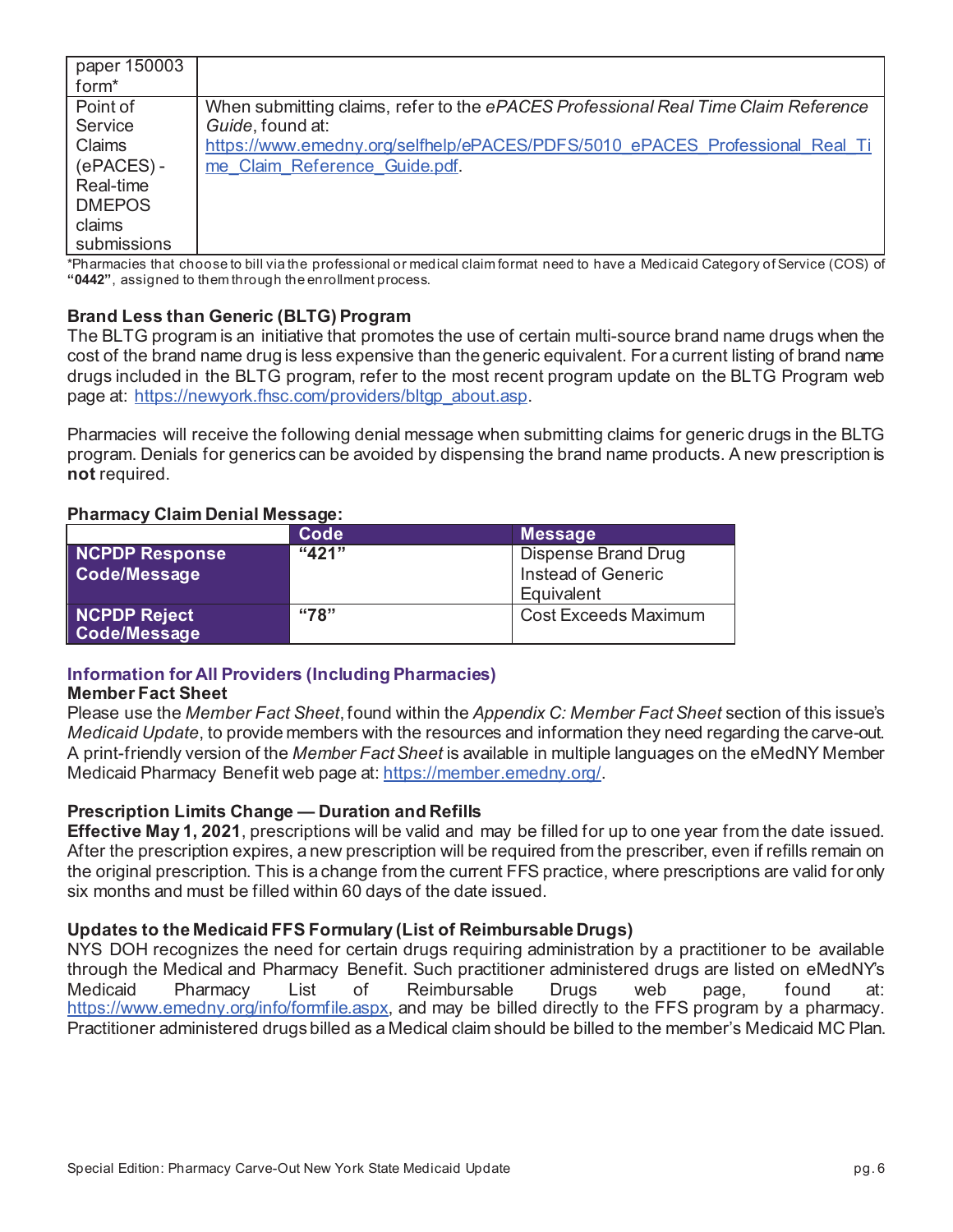NYS DOH analyzed practitioner administered drugs that are provided as a pharmacy benefit through the Medicaid MC Plans. As a result of this analysis, NYS DOH will add certain practitioner administered drugs to the FFS formulary. These drugs can be found on the NYS DOH *List of Physician Administered Drugs Added to the Medicaid List of Reimbursable Drugs* document at: https://www.health.ny.gov/health\_care/medicaid/redesign/mrt2/pharmacy\_carve\_out/docs/drugs\_added\_rei mbusable.pdf. Practitioner administered drugs dispensed as a Pharmacy Benefit must be delivered by the pharmacy directly to the site of administration. Requirements for delivery can be found on page 7 of the August 2019 issue (https://www.health.ny.gov/health\_care/medicaid/program/update/2019/aug19\_mu.pdf) of the *Medicaid Update*. These requirements ensure proper storage and handling.

### **Diabetic Supplies**

The *Scope of Benefits* document, found at: https://health.ny.gov/health\_care/medicaid/redesign/mrt2/pharmacy\_carve\_out/docs/rx\_carve\_out\_scope.p df, provides a summary of diabetic supply items that are subject to the carve-out. Diabetic Diagnostics and Daily Care- Glucose Testing Supplies, Disposable Insulin Pumps (Omnipod); Continuous Glucose Monitor (CGM); and Insulin Syringes, Needles, Pens, Infusion Supplies, will be transitioned to the FFS program. The FFS program covers all of these items, some of which are part of the Preferred Diabetic Supply Program (PDSP), found at: https://newyork.fhsc.com/providers/diabeticsupplies.asp. Items that are not listed on the preferred diabetic supply list are subject to PA.

NYS DOH will allow a one-time transition fill from May 1, 2021, through July 30,2021, for non-preferred diabetic supplies that are part of the PDSP and will honor PAs already provided by the Medicaid MC Plans.

#### **Over the Counter (OTC) Drugs**

There are some NDCs that may have been covered by the Medicaid MC Plans, that are not covered by FFS. However, there are equivalent/comparable NDCs available through FFS. OTC drugs covered by Medicaid FFS can be found on eMedNY's Medicaid Pharmacy List of Reimbursable Drugs web page at: https://www.emedny.org/info/formfile.aspx.

# **Provider Enrollment**

#### **Prescribers**

After May 1, 2021, Medicaid FFS will continue to pay for covered products for Medicaid MC member's, even for prescribers that have not yet enrolled in the FFS program. However, prescribers **should enroll** by July 30, 2021, to ensure that they can continue to prescribe for Medicaid member's in the future.

*Physicians, Nurse Practitioners or Physician Assistants* may use the options below for enrolling as an Ordering Prescribing Referring Attending (OPRA) provider.

- $\bullet$  Enroll quickly online throughout the COVID-19 public health emergency (PHE) through the Provisional Temporary Provider Enrollment (PTPE) portal, found at: https://www.emedny.org/info/ProviderEnrollment/COVID19/. Prescribers that choose this option will need to fully enroll as an OPRA provider, within 60 days after the end of the PHE: or,
- Fully enroll as an OPRA provider using the process described below. While this process takes longer than the PTPE process, no additional enrollment action will be required when the PHE ends.<br>  $\circ$  Visit eMedNY's Provider Enrollment and Maintenance home page
	- o Visit eMedNY's Provider Enrollment and Maintenance home page at: https://www.emedny.org/info/ProviderEnrollment/index.aspx.
	- $\circ$  Select "Practitioner" from the Provider List Filter on the right-hand side of the page.
	- o Select provider licensed profession (provider type).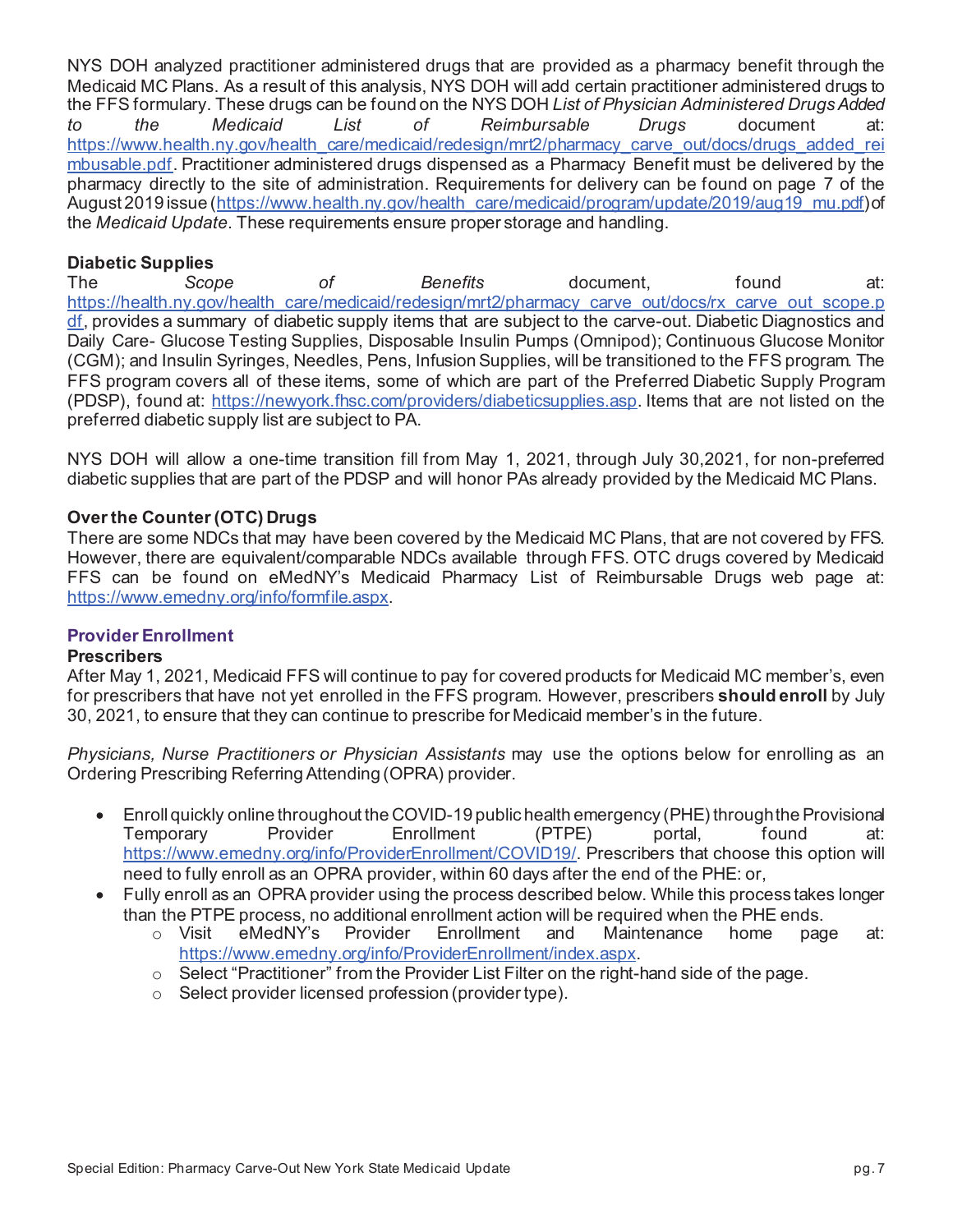### **Podiatrists, Dentists, Optometrists, Audiologists, Certified Nurse Midwives**

Podiatrists, Dentists, Optometrists, Audiologists, Certified Nurse Midwives may enroll using the process described below. When using this process, no additional enrollment action will be required when the PHE ends.

- Visit eMedNY's Provider Enrollment and Maintenance home page at: https://www.emedny.org/info/ProviderEnrollment/index.aspx.
- Select "Practitioner" from the Provider List Filter on the right-hand side of the page.
- Select provider licensed profession (provider type).

Full enrollment as a Medicaid FFS billing provider is also an option, for those providers that wish to bill the FFS program for all covered services, in addition to prescribing. Information regarding how to enroll as a Medicaid FFS billing provider can be found on the eMedNY Provider and Maintenance Billing Medicaid web page at: https://www.emedny.org/info/ProviderEnrollment/physician/Option1.aspx. When using this process, no additional enrollment action will be required when the PHE ends.

#### **Pharmacies**

Pharmacies not currently enrolled in the FFS program, that wish to continue to service NYS Medicaid MC member's, will need to enroll. NYS DOH has updated the Pharmacy Enrollment Policy, found within the *Medicaid FFS Pharmacy Manual Policy Guidelines* document at: https://www.emedny.org/ProviderManuals/Pharmacy/PDFS/Pharmacy\_Policy\_Guidelines.pdf, which allows enrollment of community-based pharmacies located in New York or in the bordering states (Connecticut, Massachusetts, New Jersey, Pennsylvania and Vermont). The policy also provides a pathway for enrollment for pharmacies servicing NYS Medicaid MC member's that are located outside of New York and outside of the bordering states.

During the PHE, pharmacies have the ability to enroll provisionally, where certain enrollment requirements will be waived. Pharmacies that enroll provisionally, will be required to fully enroll 60 days after the end of the PHE.

The following guidance is applicable for pharmacies who choose to submit enrollment applications via the COVID-19 PTPE portal:

- x Pharmacies with the Category of Service (COS) **"0441"** (Freestanding Pharmacy) or **"0442"**  (Freestanding Pharmacy-Based DME) may now submit enrollment applications through the COVID-19 PTPE portal, located at: https://pe.emedny.org/. Enrolling through this portal allows for a quicker turnaround time.
- Pharmacies must first create a provider portal account. For instructions on how to create a provider portalaccount, visit eMedNY's How to Create Your New eMedNY ID and Log into the COVID-19 PTPE web page, found at: https://www.emedny.org/COVID19/emednyID.aspx. Please note, providers will be required to validate their account with a Verification Code sent to the email used to sign up.

For questions regarding enrolling in the COVID-19 PTPE portal, please contact the eMedNY Call Center at (800) 343-9000 or visit eMedNY's Pharmacy Carve-Out web page at: https://www.emedny.org/carve-out/.

#### **DMEPOS Providers**

The updated DMEPOS Provider Enrollment Policy can be found within the *NYS Medicaid Program Durable Medical Equipment (DME) Manual Policy Guidelines* document, found at: https://www.emedny.org/ProviderManuals/DME/PDFS/DME\_Policy\_Section.pdf. DMEPOS\_providers that are located outside NYS may apply for enrollment if they meet the newly established guidelines. DMEPOS providers located in states bordering New York may enroll if they support NYS Medicaid member's in the common medical marketing area. Out-of-state DMEPOS manufacturers and mail order suppliers may also be considered on a case-by-case basis, as outlined in the *NYS Medicaid ProgramDMEManual Policy Guidelines*  document.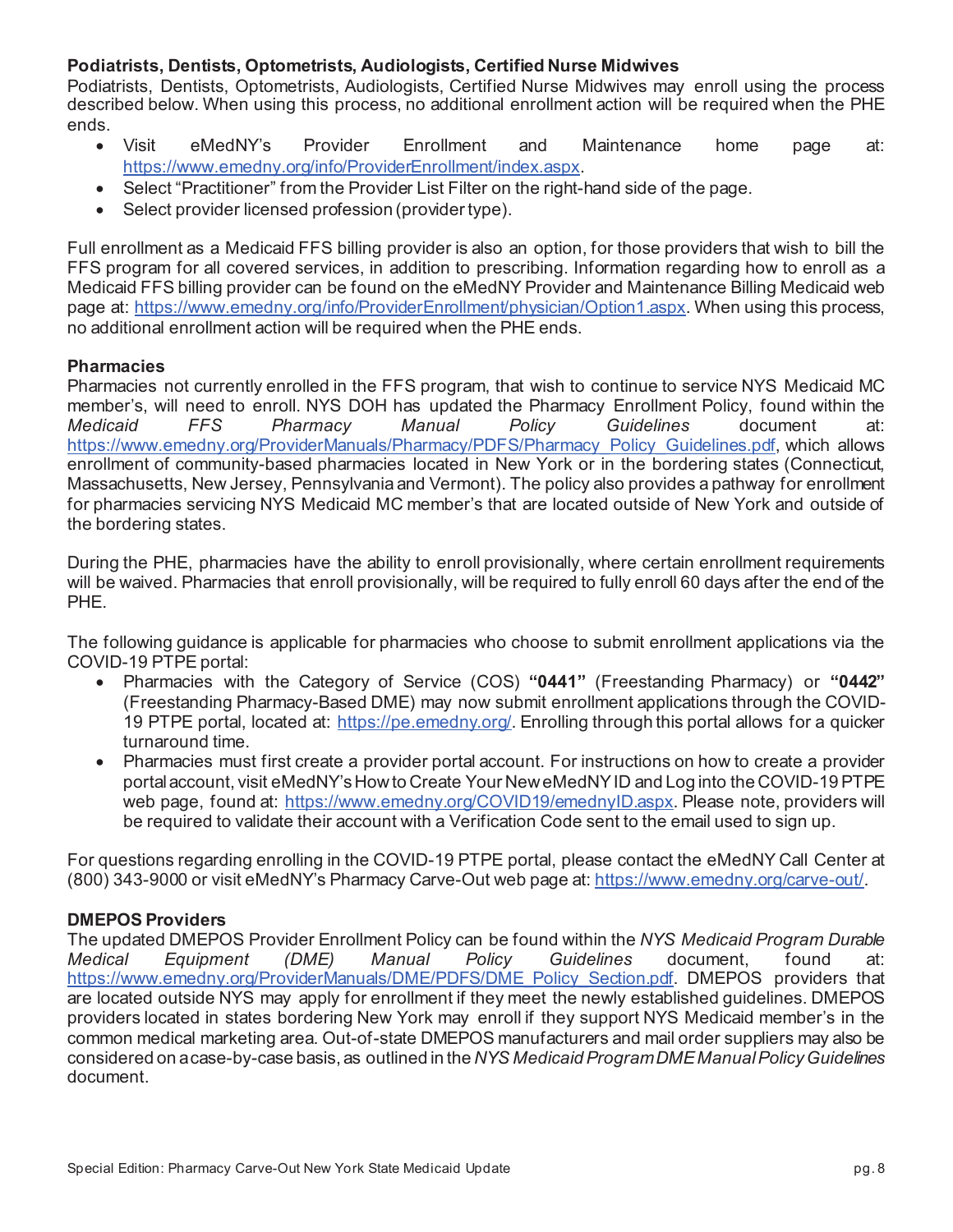Information about the DME Supplier application process can be found on the eMedNY Provider Enrollment and Maintenance DME web page at: https://www.emedny.org/info/ProviderEnrollment/dme/index.aspx.

# **Physician Dispensers**

For the current FFS policy regarding physician dispensers, refer to the *Practitioner Dispensing* article found within the January 2021 issue of the *Medicaid Update,* located at: https://www.health.ny.gov/health\_care/medicaid/program/update/2021/no01\_2021-01.htm. Physicians who are already enrolled in Medicaid FFS as a *Physician - Individual Billing Medicaid* (Category of Service 0460) or *Practitioner Group (Category of Service 0046 or 0090)*, may apply as a Physician Dispenser, by completing the *Request for Dispensing Physicians to Bill Pharmacy Claims* form, found at: https://www.emedny.org/info/ProviderEnrollment/ProviderMaintForms/408602 Request for Dispensing Ph ysicians\_to\_Bill\_Pharmacy\_Claims.pdf.

# **Appendix A: PA Guidance for DMEPOS**

DMEPOS billing identifier found in the *NYS Medicaid Program DMEPOS Procedure Codes and Coverage Guidelines* document at:

https://www.emedny.org/ProviderManuals/DME/PDFS/DME\_Procedure\_Codes.pdf.

| <b>DMEPOS Billing</b>                                                                                                                                                                                                              | <b>Resources</b>                                                                                                                                                                                                                                                                                                                                                                                                                                                                                                                                                                                                                                                                                                                                                                                                                                                                                                                                                                                                                                                                                                      |
|------------------------------------------------------------------------------------------------------------------------------------------------------------------------------------------------------------------------------------|-----------------------------------------------------------------------------------------------------------------------------------------------------------------------------------------------------------------------------------------------------------------------------------------------------------------------------------------------------------------------------------------------------------------------------------------------------------------------------------------------------------------------------------------------------------------------------------------------------------------------------------------------------------------------------------------------------------------------------------------------------------------------------------------------------------------------------------------------------------------------------------------------------------------------------------------------------------------------------------------------------------------------------------------------------------------------------------------------------------------------|
| <b>HCPCS</b> code is<br>preceded by a pound<br>sign(#).                                                                                                                                                                            | Used to obtain automated authorizations for equipment and supplies.<br>For general ePACES information visit the eMedNY Submit Electronic<br>Transactions to New York Medicaid (Free of Charge) via ePACES web<br>page at:                                                                                                                                                                                                                                                                                                                                                                                                                                                                                                                                                                                                                                                                                                                                                                                                                                                                                             |
| <b>Prior Authorization</b><br>Submitted through the<br><b>Dispensing Validation</b><br>System (DVS) through<br>ePACES.                                                                                                             | https://www.emedny.org/selfhelp/ePACES/ePACES GeneralInfo.aspx.<br>For ePACES DVS reference guidance, refer to the Step-by-Step<br>$\bullet$<br>Instructions for ePACES PA/DVS - DME DV document, found at:<br>https://www.emedny.org/HIPAA/QuickRefDocs/ePACES DME DVS R<br>equest Response Cheat Sheet.pdf.                                                                                                                                                                                                                                                                                                                                                                                                                                                                                                                                                                                                                                                                                                                                                                                                         |
| <b>HCPCS Code is</b><br>underlined.<br><b>Prior Authorization</b><br>Submitted on paper, by<br>a Health Insurance<br>Portability and<br><b>Accountability Act</b><br>(HIPAA) 278 transaction<br>or electronically using<br>ePACES. | NYS DOH staff review to determine medically necessity or quantity or<br>$\bullet$<br>frequency limits overrides.<br>For DME PA guidelines, refer to the NYS Medicaid Program DME PA<br>Guidelines document, found at:<br>https://www.emedny.org/ProviderManuals/DME/PDFS/DME PA Guide<br>lines.pdf.<br>For ePACES PA guidelines, refer to the Step-by-Step Instructions for<br>ePACES PA/DVS - DME DV document, found at:<br>https://www.emedny.org/HIPAA/QuickRefDocs/ePACES DME DVS R<br>equest Response Cheat Sheet.pdf.<br>For ePACES PA/DVS guidance, refer to the ePACES PA/DVS Request<br>$\bullet$<br>document, found at:<br>https://www.emedny.org/HIPAA/QuickRefDocs/ePACES-<br>DVS Request.pdf.<br>Paper PA forms (EMEDNY-361502 for paper submission) are available<br>by contacting eMedNY at (800) 343-9000 or at the following address:<br>eMedNY<br>PO Box 4600, Rensselaer, NY 12144-4600<br>For instructions on completing paper PA forms, refer to the NYS<br>Medicaid Program DME PA Guidelines document, found at:<br>https://www.emedny.org/ProviderManuals/DME/PDFS/DME PA Guide<br>lines.pdf. |
| <b>HCPCS Code is</b><br>preceded by an asterisk<br>$(*)$                                                                                                                                                                           | <b>Enteral Formula only</b><br>$\bullet$<br>Contact: (866) 211-1736<br>$\bullet$                                                                                                                                                                                                                                                                                                                                                                                                                                                                                                                                                                                                                                                                                                                                                                                                                                                                                                                                                                                                                                      |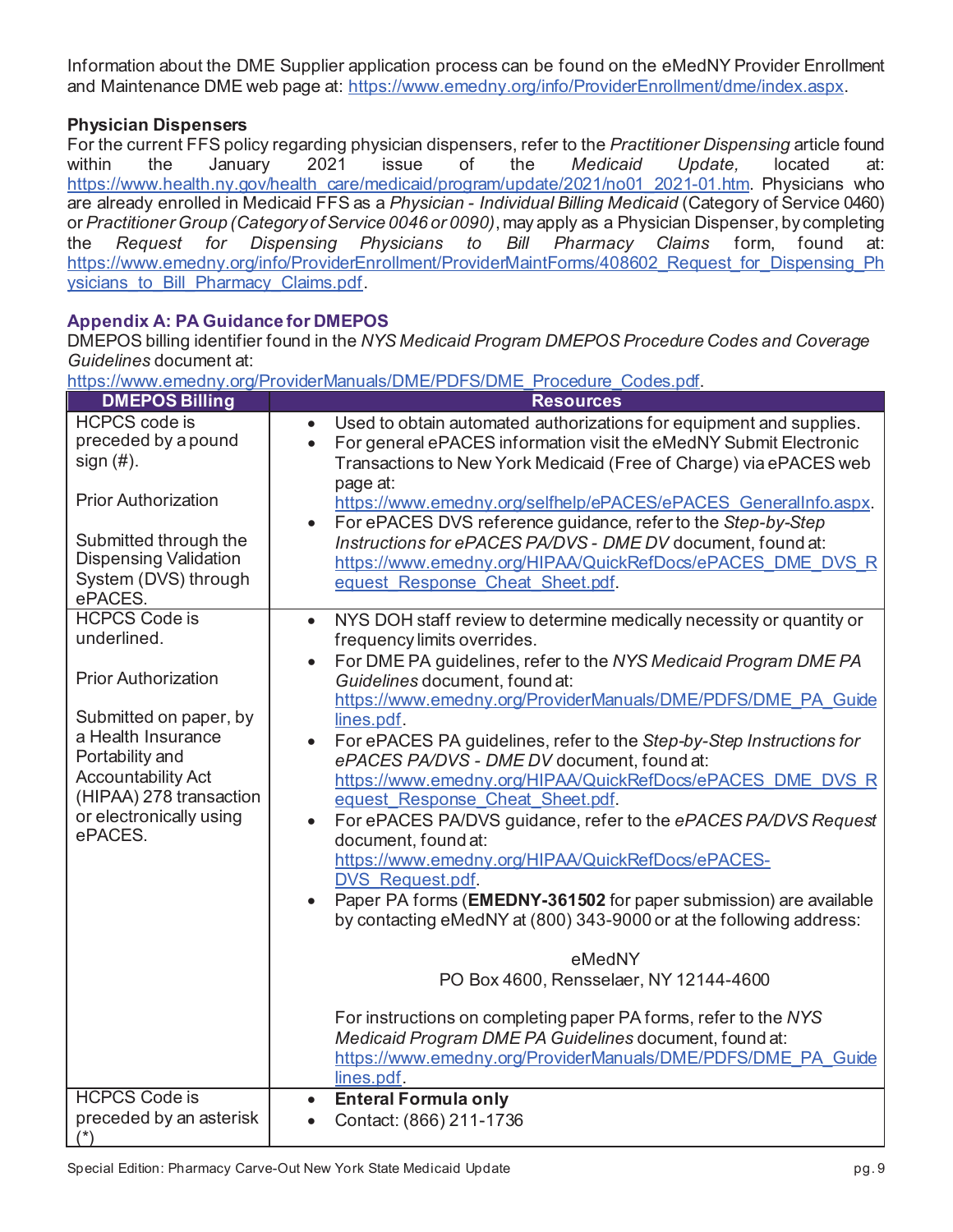| <b>DiRAD Interactive Voice</b><br>Response System (IVR) | Prescriber calls and enters medical information and gets an<br>$\bullet$<br>authorization number and records that on the fiscal order.<br>Dispensing provider (DME or Pharmacy) calls and completes the<br>$\bullet$<br>authorization process. |
|---------------------------------------------------------|------------------------------------------------------------------------------------------------------------------------------------------------------------------------------------------------------------------------------------------------|
|                                                         | The NYS Medicaid Program's Enteral Formula PA Prescriber<br>$\bullet$<br>Worksheet                                                                                                                                                             |
|                                                         | (https://www.emedny.org/ProviderManuals/communications/Prescriber<br>Worksheet Instructions.pdf) and Enteral Formula PA Dispenser                                                                                                              |
|                                                         | Worksheet                                                                                                                                                                                                                                      |
|                                                         | (https://www.emedny.org/ProviderManuals/communications/Dispenser                                                                                                                                                                               |
|                                                         | %20Worksheet.pdf) are available to assist in the authorization process.                                                                                                                                                                        |
|                                                         | PA required for all requests that cannot be completed through the IVR.<br>$\bullet$                                                                                                                                                            |

# **Appendix B: Resources**

| <b>Resources</b>                                                                                                 |                                                                                                                                       |                                                                                                                                                                                                                                |                                                                                                                                                                                                                                                                                                                               |  |
|------------------------------------------------------------------------------------------------------------------|---------------------------------------------------------------------------------------------------------------------------------------|--------------------------------------------------------------------------------------------------------------------------------------------------------------------------------------------------------------------------------|-------------------------------------------------------------------------------------------------------------------------------------------------------------------------------------------------------------------------------------------------------------------------------------------------------------------------------|--|
| <b>Topic</b>                                                                                                     | <b>Description</b>                                                                                                                    | <b>Contact</b><br><b>Information</b>                                                                                                                                                                                           | <b>Website Links</b>                                                                                                                                                                                                                                                                                                          |  |
|                                                                                                                  | <b>Claims</b>                                                                                                                         |                                                                                                                                                                                                                                |                                                                                                                                                                                                                                                                                                                               |  |
| Claims<br>Processing for<br>Outpatient<br>Pharmacy<br><b>Benefits</b>                                            | Questions<br>regarding<br>billing and<br>pharmacy<br>claims<br>processing,<br>lost or stolen<br>medications<br>and<br>remittances.    | eMedNY<br>Support:<br>$(800)$ 343-<br>9000, Option<br>$\mathbf{1}$                                                                                                                                                             | General Information found on the eMedNY home<br>page:<br>https://www.emedny.org/<br>eMedNY Pharmacy Manual web page:<br>https://www.emedny.org/ProviderManuals/Pharmacy<br>/index.aspx<br>NYS DOH NCPDP D.0 Standard Companion Guide<br>Transaction Information document:<br>https://www.emedny.org/HIPAA/5010/transactions/N |  |
|                                                                                                                  |                                                                                                                                       |                                                                                                                                                                                                                                | CPDP D.0 Companion Guide.pdf                                                                                                                                                                                                                                                                                                  |  |
| Prior<br>Authorization<br>for Drugs                                                                              | Questions<br>regarding PA<br>or Inquiries<br>about<br>quantity/age/d<br>ay's supply<br>and other edits<br>or medication<br>questions. | Magellan<br><b>Clinical Call</b><br>Center:<br>$(877)$ 309-<br>9493<br><b>PA Request</b><br>Form for<br>Prescriptions:<br>https://newyor<br>k.fhsc.com/do<br>wnloads/provi<br>ders/NYRx P<br>DP PA Fax<br>Standardized.<br>pdf | Magellan Health, Inc.'s NYS Medicaid Pharmacy<br>Program web page: https://newyork.fhsc.com/<br>Magellan Health, Inc.'s NYS Medicaid Pharmacy<br>Program PDL Listserv email notification sign-up web<br>page: https://newyork.fhsc.com/providers/notify.asp                                                                   |  |
| <b>Durable</b><br>Medical<br>Equipment,<br>Prosthetics,<br>Orthotics and<br><b>Supplies</b><br>(DMEPOS)<br>(DME) | Questions<br>regarding DME<br>PA; pended<br>claims; and<br>hearing aids                                                               | $(800)342-$<br>3005<br>ohipmedpa@<br>health.ny.gov                                                                                                                                                                             | eMedNY DME Manual web page:<br>https://www.emedny.org/ProviderManuals/DME/                                                                                                                                                                                                                                                    |  |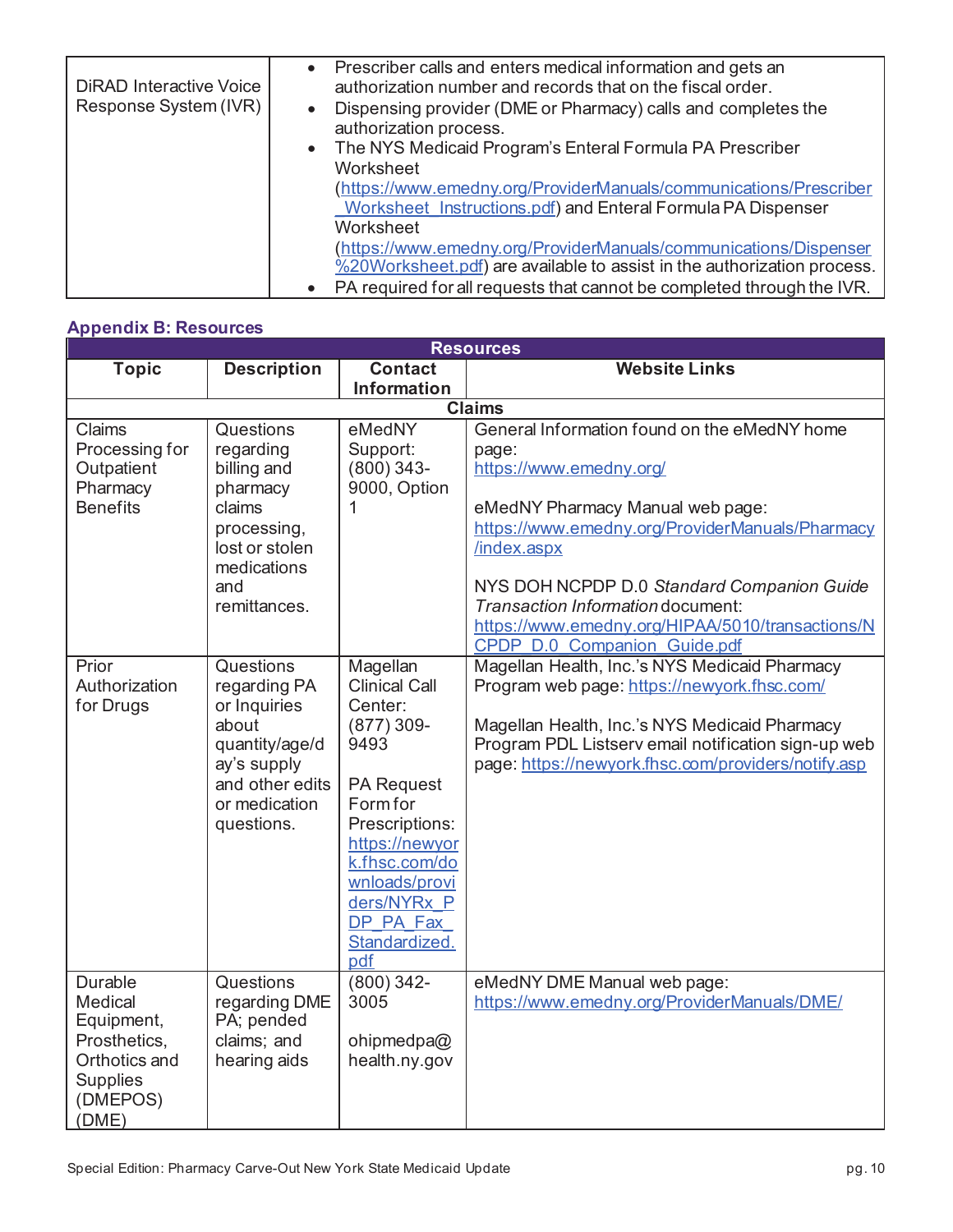| Procedures and                                                      |                                                                                                                                                   |                                                                                                                                      |                                                                                                                                                                                                                                                                                           |
|---------------------------------------------------------------------|---------------------------------------------------------------------------------------------------------------------------------------------------|--------------------------------------------------------------------------------------------------------------------------------------|-------------------------------------------------------------------------------------------------------------------------------------------------------------------------------------------------------------------------------------------------------------------------------------------|
| <b>Supplies</b>                                                     |                                                                                                                                                   |                                                                                                                                      |                                                                                                                                                                                                                                                                                           |
| <b>Carve-Out</b>                                                    |                                                                                                                                                   |                                                                                                                                      |                                                                                                                                                                                                                                                                                           |
| Pharmacy<br>Carve-Out<br>Frequently<br>Asked<br>Questions<br>(FAQs) | FAQs                                                                                                                                              | N/A                                                                                                                                  | Transition (Carve-Out) of the Pharmacy Benefit from<br>MC to FFS-FAQs document:<br>https://health.ny.gov/health_care/medicaid/redesign/<br>mrt2/pharmacy carve out/docs/pharm carve out fa<br><u>a.pdf</u>                                                                                |
|                                                                     |                                                                                                                                                   |                                                                                                                                      | <b>Eligibility</b>                                                                                                                                                                                                                                                                        |
| Eligibility<br>Verification and<br>ePACES                           | Questions<br>related to<br>ePACES or for<br>assistance with<br>billing and<br>performing<br><b>MEVS</b><br>transactions.                          | eMedNY<br>Support:<br>$(800)$ 343-<br>9000, Option<br>2<br>Touchtone<br>Telephone<br>Verification<br>System:<br>$(800)$ 997-<br>1111 | ePACES Help/Log-in web page:<br>https://www.emedny.org/epaces<br>NYS Programs MEVS Instructions for Completing a<br>Telephone Transaction document:<br>https://www.emedny.org/ProviderManuals/5010/MEV<br>S%20Quick%20Reference%20Guides/5010 MEVS<br>Telephone Quick Reference Guide.pdf |
| Member's<br><b>Restricted</b><br>Recipient<br>Program               | Providers may<br>direct<br>member's<br>requesting a<br>change of<br>pharmacy or<br>provider for<br>restrictions to<br>the OMIG for<br>assistance. | Office of the<br>Medicaid<br>Inspector<br>General<br>(OMIG):<br>$(518)$ 474-<br>6866                                                 | N/A                                                                                                                                                                                                                                                                                       |
|                                                                     |                                                                                                                                                   |                                                                                                                                      | <b>Policy and Program Information</b>                                                                                                                                                                                                                                                     |
| <b>FFS Preferred</b><br>Drug List (PDL)                             | The FFS PDL<br>contains a full<br>listing of<br>drugs/classes<br>subject to the<br><b>NYS Medicaid</b><br>FFS Pharmacy<br>Programs.               | Magellan<br><b>Clinical Call</b><br>Center:<br>$(877)$ 309-<br>9493                                                                  | Magellan Health, Inc.'s NYS Medicaid Pharmacy<br>Program web page: https://newyork.fhsc.com/                                                                                                                                                                                              |
| Medicaid List of<br>Reimbursable<br>Drugs<br>(Formulary)            | Providers may<br>review the<br>Medicaid<br>Pharmacy List<br>of<br>Reimbursable<br>Drugs for<br>products<br>covered.                               | Questions<br>may be<br>directed to<br>PPNO@healt<br>h.ny.gov.                                                                        | eMedNY's Medicaid Pharmacy List of Reimbursable<br>Drugs web page:<br>https://www.emedny.org/info/formfile.aspx                                                                                                                                                                           |
| Medicaid<br>Pharmacy<br>Program, Policy<br>and Coverage             | For questions<br>related to the<br>Pharmacy<br>Program, 340B<br>Billing, Drug                                                                     | Pharmacy<br>Bureau:<br>$(518)$ 486-<br>3209                                                                                          | NYS DOH Medicaid Pharmacy Program web page:<br>http://www.health.ny.gov/health care/medicaid/progr<br>am/pharmacy.htm                                                                                                                                                                     |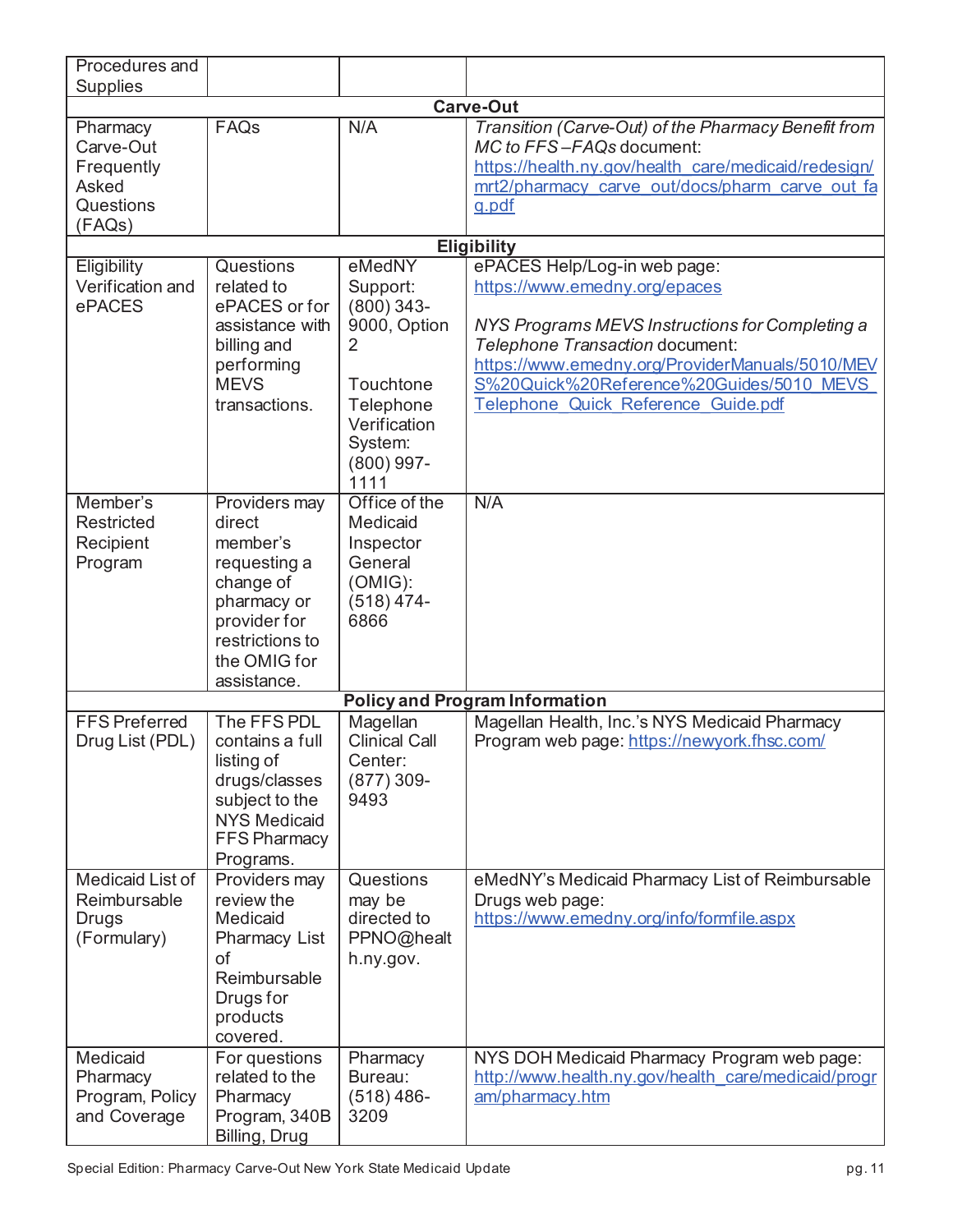| Provider                                                                                                        | Pricing, Lost or<br><b>Stolen</b><br>Medications,<br>etc.<br>Provider                                                                                                                                      | PPNO@healt<br>h.ny.gov<br>eMedNY                                                                       | eMedNY's Provider Enrollment and Maintenance                                                                                                                                                                                               |
|-----------------------------------------------------------------------------------------------------------------|------------------------------------------------------------------------------------------------------------------------------------------------------------------------------------------------------------|--------------------------------------------------------------------------------------------------------|--------------------------------------------------------------------------------------------------------------------------------------------------------------------------------------------------------------------------------------------|
| Enrollment                                                                                                      | enrollment,<br>revalidation<br>and NPI<br>termination<br>questions.                                                                                                                                        | Support:<br>$(800)$ 343-<br>9000, Option<br>$\overline{2}$<br>providerenroll<br>ment@health.<br>ny.gov | home page at:<br>https://www.emedny.org/info/ProviderEnrollment/ind<br>ex.aspx                                                                                                                                                             |
| Provider<br><b>Manuals</b><br>(Physician,<br>Pharmacy,<br>DME, etc.) and<br><b>Billing</b><br><b>Guidelines</b> | <b>The Provider</b><br>Manuals tab<br>has billing and<br>policy related<br>guidance. For<br>example:<br>billing<br>guidelines,<br>procedure<br>codes, fee<br>schedules, etc.<br>for each<br>provider type. | N/A                                                                                                    | eMedNY's Provider Manuals web page:<br>https://www.emedny.org/ProviderManuals/index.asp<br>$\underline{\mathsf{X}}$<br>eMedNY's General Billing Guidelines web page:<br>https://www.emedny.org/ProviderManuals/AllProvide<br>rs/index.aspx |
|                                                                                                                 | <b>Training</b>                                                                                                                                                                                            |                                                                                                        |                                                                                                                                                                                                                                            |
| Provider<br>Outreach and<br>Training                                                                            | Providers may<br>visit the<br>training<br>website to<br>review<br>eMedNY<br>trainings<br>available.                                                                                                        | N/A                                                                                                    | eMedNY's Provider Training web page:<br>https://www.emedny.org/training                                                                                                                                                                    |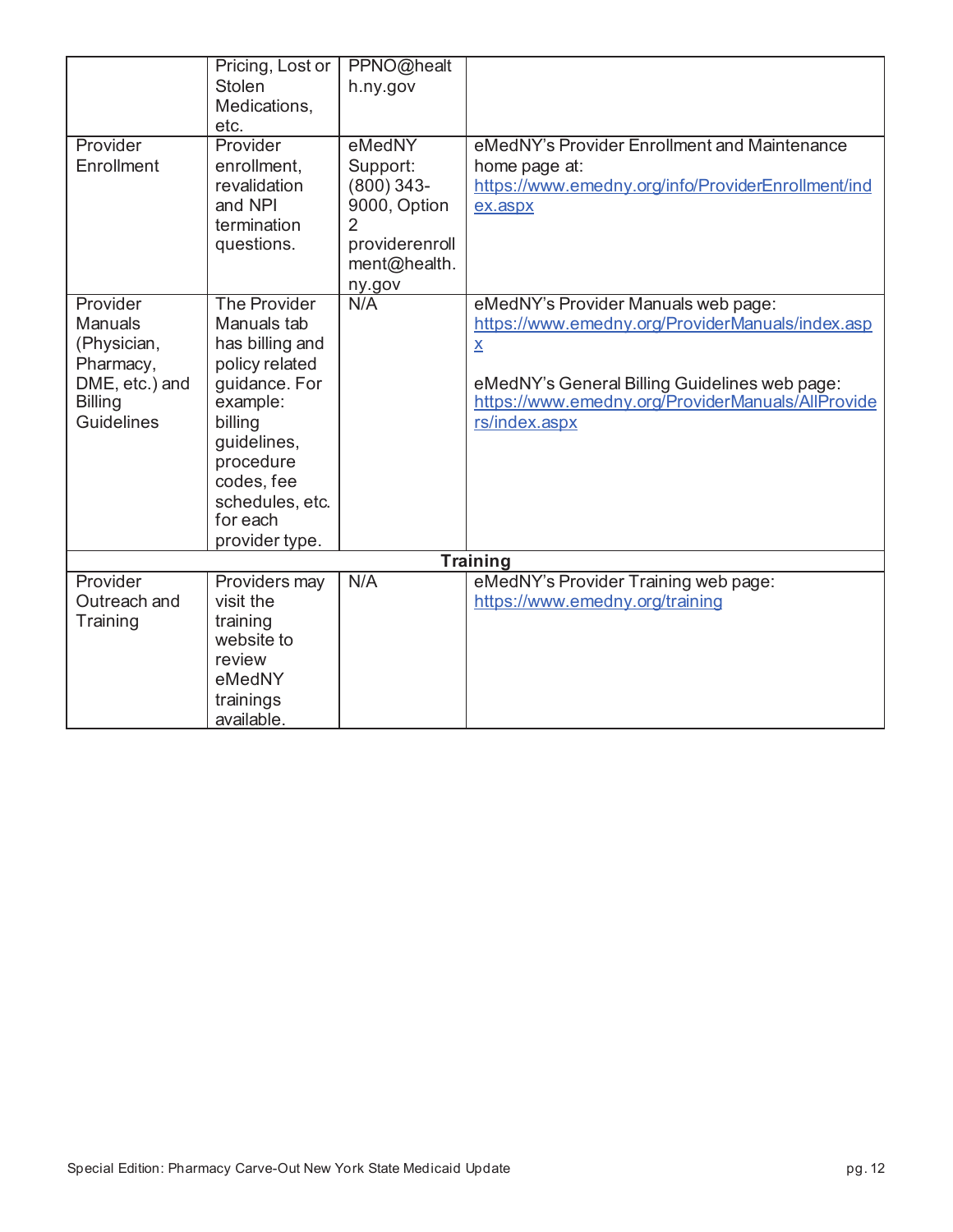#### **Appendix C: Member Fact Sheet**

#### **Member Fact Sheet**

Please use the *Member Fact Sheet* to provide members with the resources and information they need regarding the carve-out. A print-friendly version of the *Member Fact Sheet* is available in multiple languages on the eMedNY Member Medicaid Pharmacy Benefit web page at: https://member.emedny.org/.



# **Changes to Your NYS Medicaid Pharmacy Benefits take effect** May 1, 2021.

Here is what you need to know:

- The Medicaid Pharmacy Plan will be covering your prescriptions starting May 1.
- . You will use your Medicaid ID Card or your Health Plan Card to fill your prescriptions starting May 1.
- \* Most pharmacies in NYS take the Medicaid Pharmacy Plan. Check to see if your pharmacy does before May 1.
- Most drugs and supplies, including diabetic test strips, are covered by the Medicaid Pharmacy Plan. Check to see if your drugs and supplies are covered, or if they require approval from your doctor, before May 1.



What is the Medicaid Pharmacy Plan? Through this plan, NYS Medicald covers your drugs and supplies by reimbursing the pharmacy directly, rather than paying your health plan.

What if my drugs and/or supplies require approval from my doctor?

If your drugs and/or supplies require approval from your doctor, you should:

- Talk to your doctor about requesting approval; or
- Talk to your doctor about alternate drug and/or supplies that don't require approval.



This change is for those enrolled in a Medicaid Managed Care Plan.

To find out if this change impacts you, check your mail for a letter from your health plan or call the **NYS Medicaid Helpline:** 

(855) 648-1909

or view a copy of the letter on the NYS Medicaid Pharmacy web page.

> You can also scan the QR code below

Will I need a new health plan ID card? No, you will not need a new ID card. The pharmacist can use your valid health plan or .<br>Medicald ID card.

#### What if my pharmacy does not take the Medicaid Pharmacy Plan?

If your current pharmacy does not take the Medicald Pharmacy Plan, you may:

- Ask your pharmacist to transfer a refill to a participating pharmacy.
- Ask your doctor to send your prescriptions to a participating pharmacy.



Have questions or want to learn more? Scan the QR code to the right. For help by phone, contact the NYS Medicaid Helpline at: (855) 648-1909 urs: Mon-Fri 8AM - 8PM, Sat 9AM-1PM, Language assistance available

\*\*\*\*\*\*\*\*\*\*\*\*\*\*\*\*\*\*\*\*\*\*\*\*\*\*\*\*\*\*\*\*\*\*\*\*\*\*\*\*\*\*\*\*\*\*\*\*\*\*\*\*\*\*\*\*\*\*\*\*\*\*\*\*\*\*\*\*\*\*\*\*\*\*\*\*\*\*\*\*\*\*\*\*\*\*\*\*\*\*\*\*\*\*\*\*\*\*\*\*\*\*\*\*\*\*\*\*\*\*\*\*